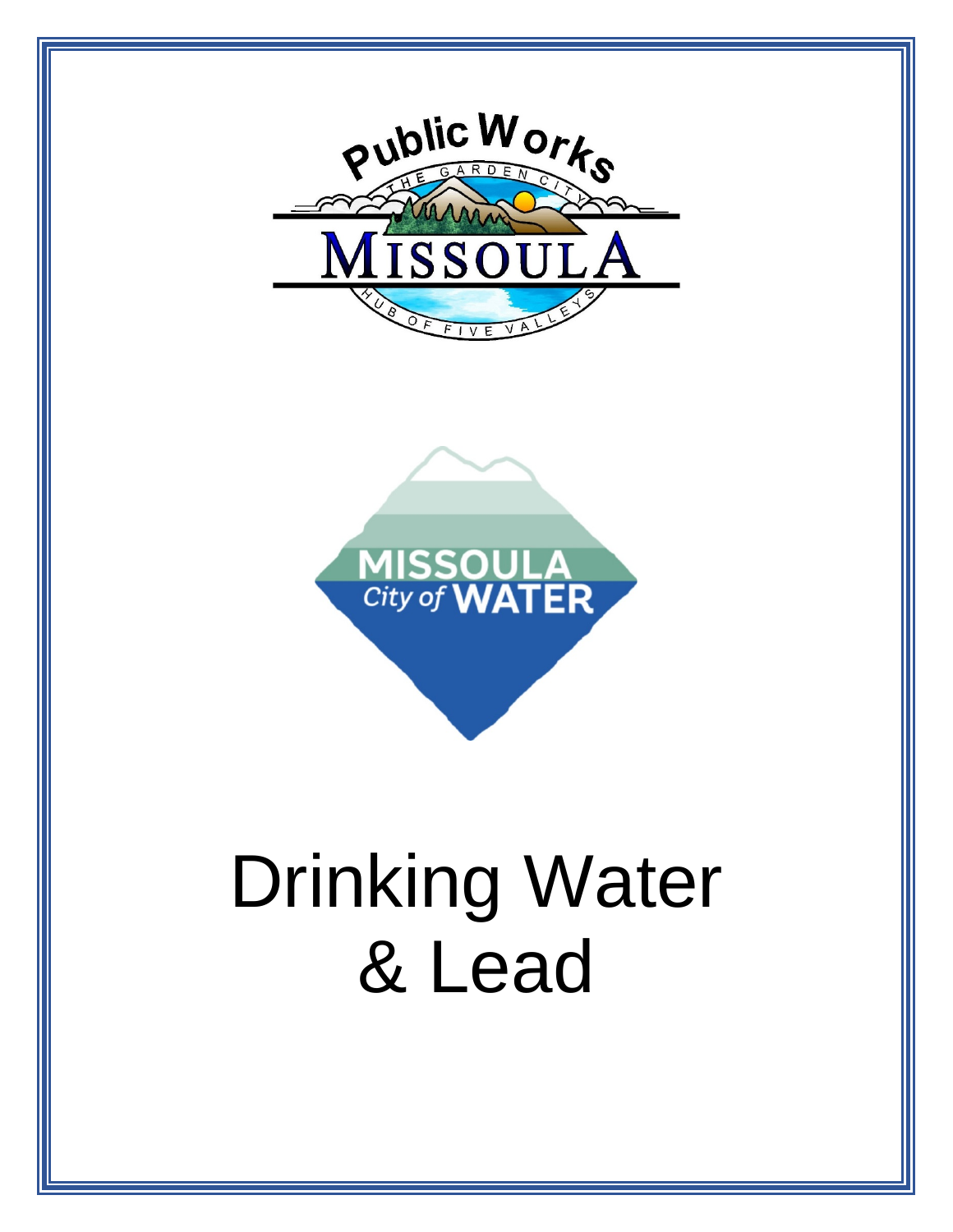# *Our Drinking Water*

#### Where does our drinking water come from?

Our drinking water is drawn from 40 ground water wells throughout the City of Missoula.





#### Is our drinking water treated?

In an effort to provide customers with the safest possible water, we disinfect at each well with chlorine. As pursuant to ARM 17.38.229, a small amount of chlorine is added to the water to protect it from contamination as it travels through water mains and to the

customer. Missoula Water does not inject fluoride or any other additives to the water.

#### Who distributes the drinking water?

Missoula Water distributes the Water to homes and business by the use of storage tanks, booster stations and approximately 337 miles of water mains.

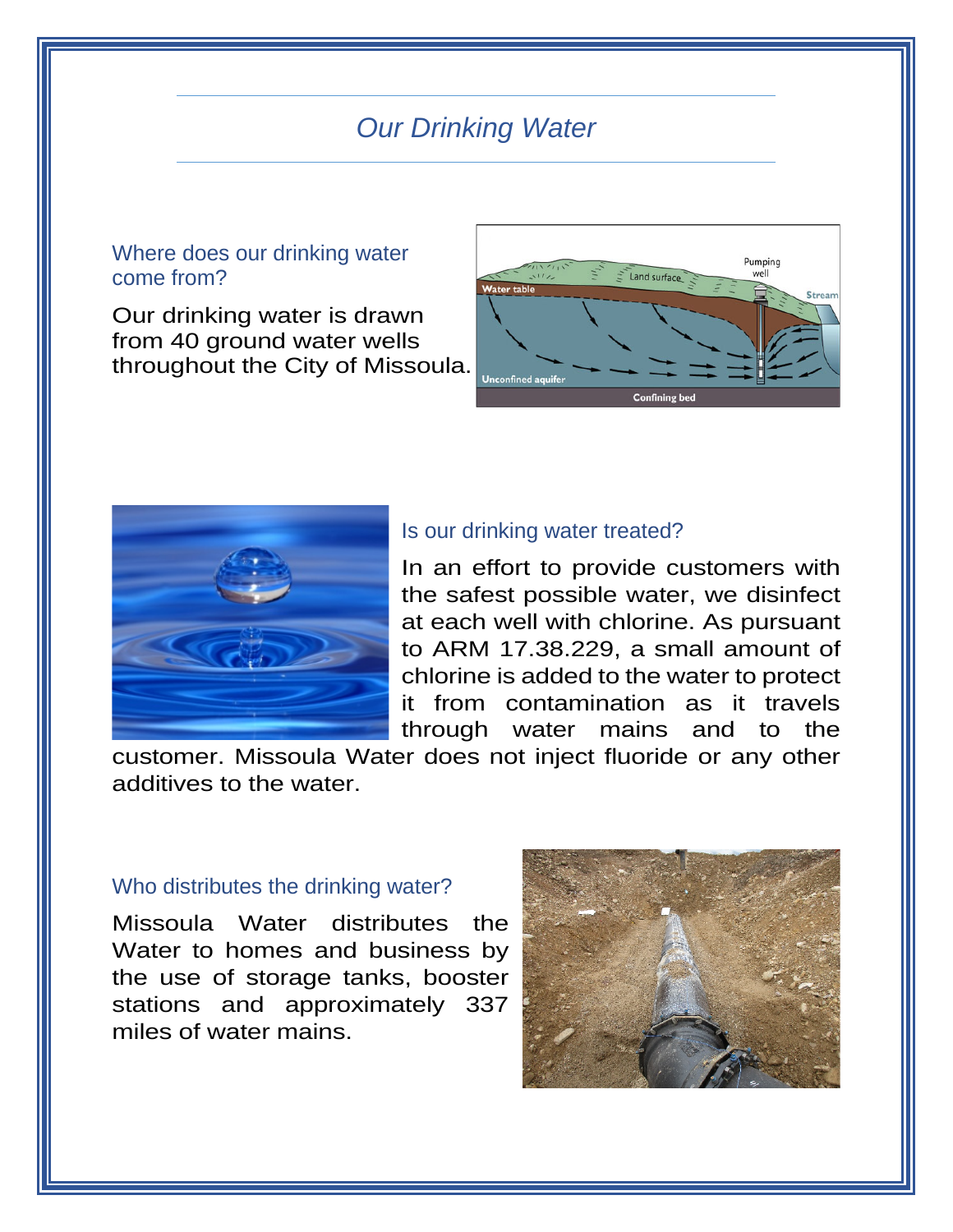# *Our Drinking Water*

Where can lead be found?

# Sources of LEAD in Drinking Water

**Faucets: Fixtures** inside your home may contain lead.

#### **Galvanized Pipe:**

Lead particles can attach to the surface of galvanized pipes. Over time, the particles can enter your drinking water, causing elevated lead levels.

**Lead Goose Necks:** Goose necks and pigtails are shorter pipes that connect the lead service line to the main.

Lead Service Line: The service line is the pipe that runs from the water main to the home's internal plumbing. Lead service lines can be a major source of lead contamination in water.

**Copper Pipe with** Lead Solder: Solder made

or installed before 1986

contained high lead levels.

**MAIN WATER LINE** 

WATER **METER** 

Information provided by the EPA, visit: **epa.gov/safewater**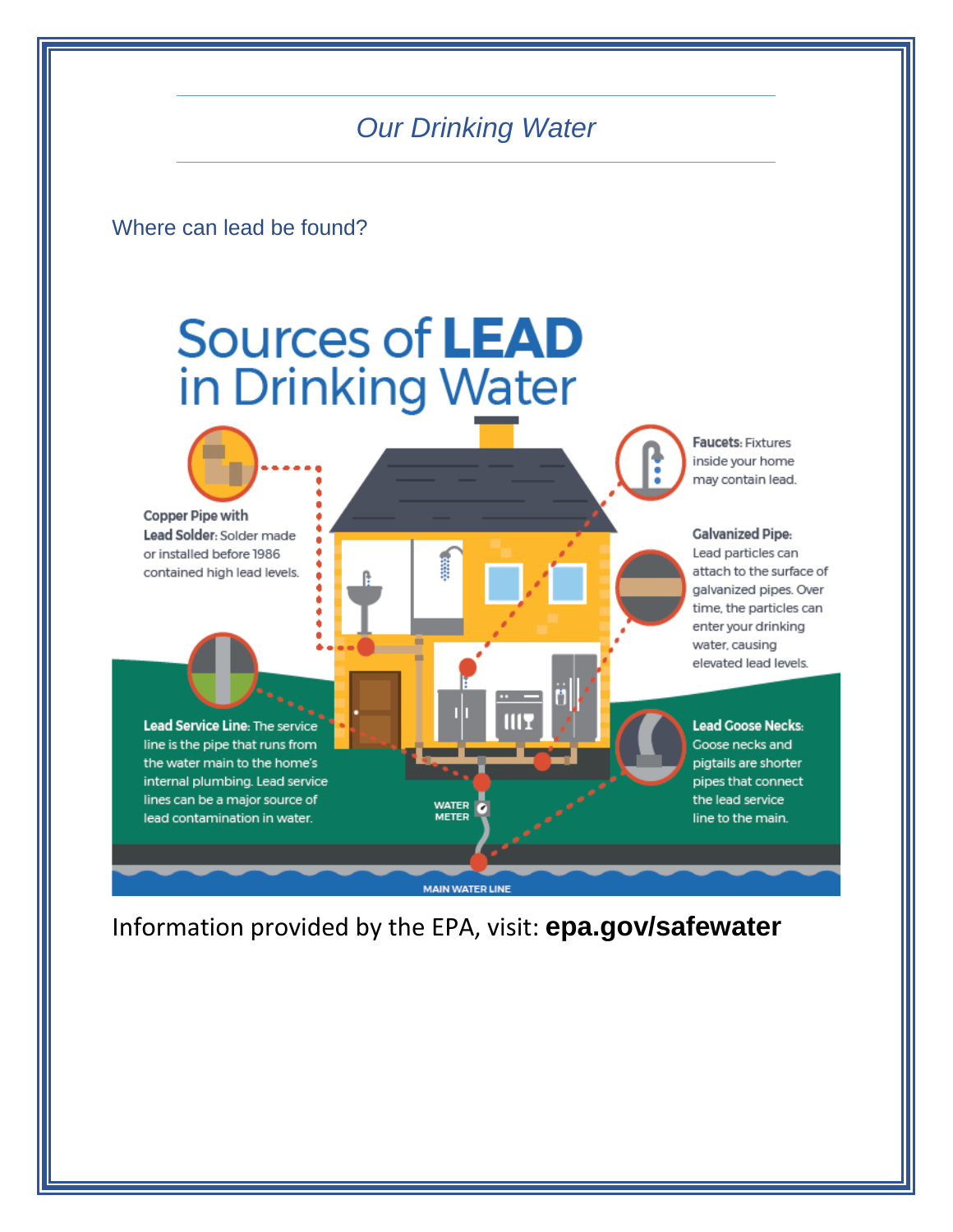# *Sources of Lead in Water*

#### A lead service pipe

This pipe connects the water main in the street to your household plumbing. The material of water service pipes can vary and some homes still have lead service pipes. Lead service pipes were installed until the mid-1950s.



#### Lead solder

Lead solder was used in plumbing prior to 1987 and connects pipes in household plumbing



## Brass faucets, valves or fittings

Almost all faucets, valves and fittings have brass components that contain lead. Until 2014, brass faucets and



fittings sold in the United States that are labeled "lead-free" can contain up to eight percent lead.

#### Galvanized iron pipes

Old, corroded pipes that can potentially release lead in water if you have, or once had, a lead service pipe. Galvanized pipes were installed in many homes prior to the 1960s.

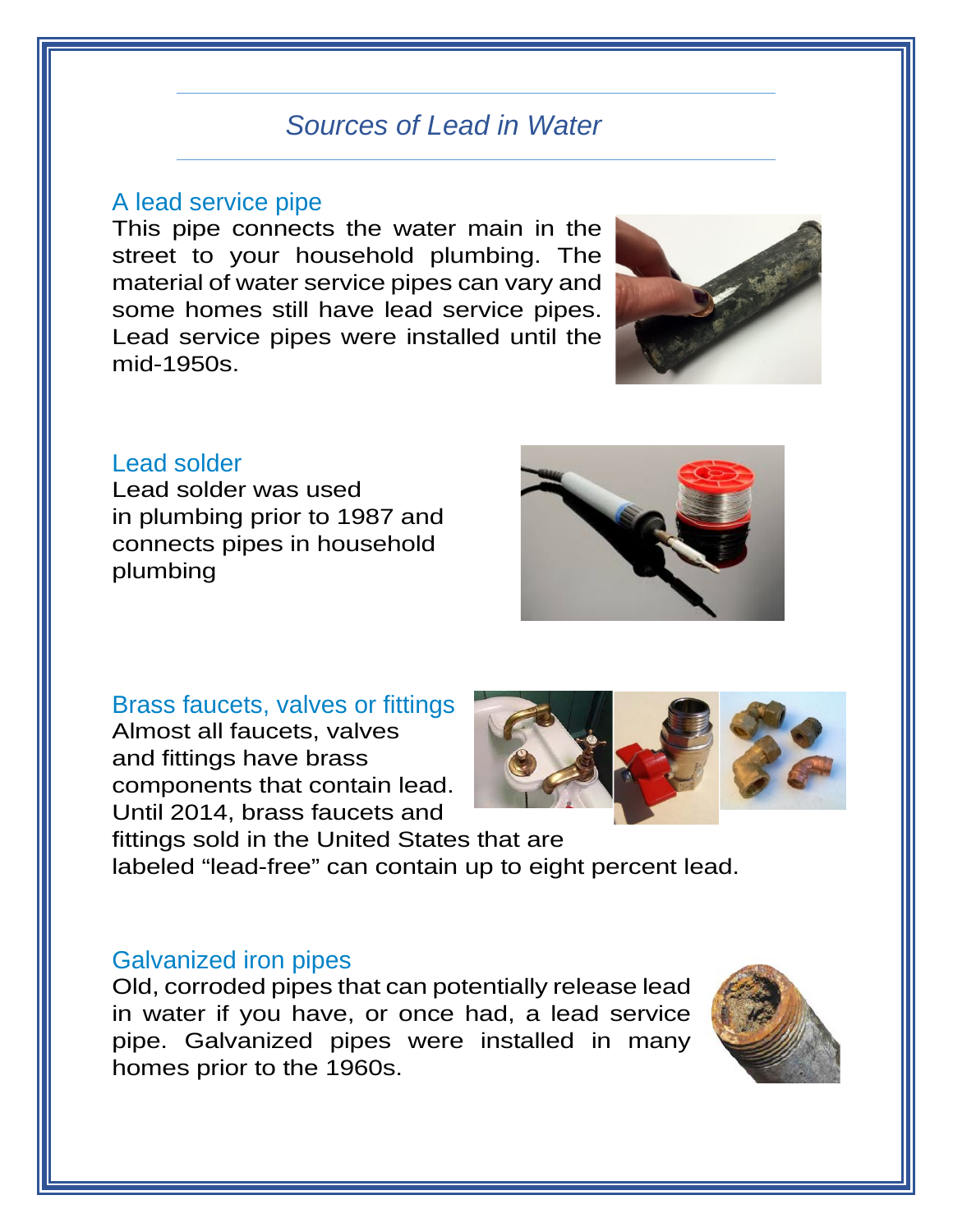# *Recommendations to Reduce Your Exposure to Lead*



Use only cold water for drinking, cooking and making baby formula. Boiling water does not remove lead from water.

Regularly clean your faucet's screen (also known as an aerator).





Consider using a water filter certified to remove lead and know when it is time to replace the filter.

Before drinking, flush your pipes by running your tap, taking a shower, doing laundry or a load of dishes.

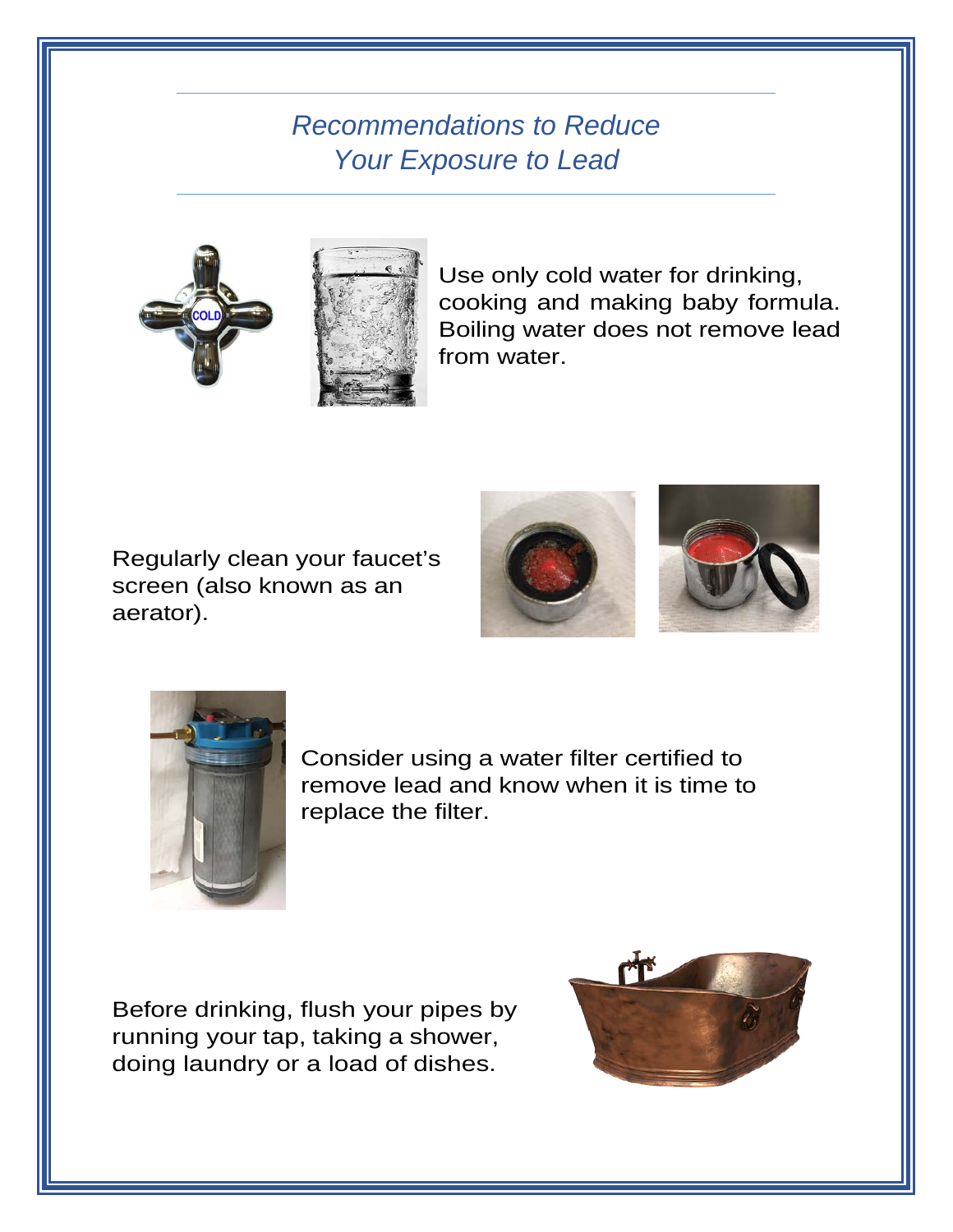# Identify Other Lead Sources

Lead in homes can also come from sources other than water.

- **Paint** If you live in a home built before 1978, you may want to have your paint tested for lead.
- **Dust** Lead in household dust results from indoor sources such as old lead paint on surfaces that are frequently in motion or bump or rub together (such as window frames), deteriorating old lead paint on any surface, home repair activities, tracking lead contaminated soil from the outdoors into the indoor environment, or even from lead dust on clothing worn at a job site.
- **Soil** Soil may also be contaminated from past use of leaded gasoline in cars, from industrial sources, or even from contaminated sites, including former lead smelters.
- **Playgrounds** Older playground equipment can still contain old leadbased paint, and artificial turf and playground surfaces made from shredded rubber can contain lead.
- **Yards** Yards can become contaminated when exterior lead-based paint from houses or buildings flakes or peels and gets into the soil.
- **Various Products** Painted toys, furniture and toy jewelry, food or liquid containers.
	- o That favorite toy or rocking chair handed down in the family, antique doll furniture, or toy jewelry could contain lead-based paint or contain lead in the material it is made from.
	- o Food and liquids stored or served in lead crystal or lead-glazed pottery or porcelain can become contaminated because lead can leach from these containers into the food or liquid.